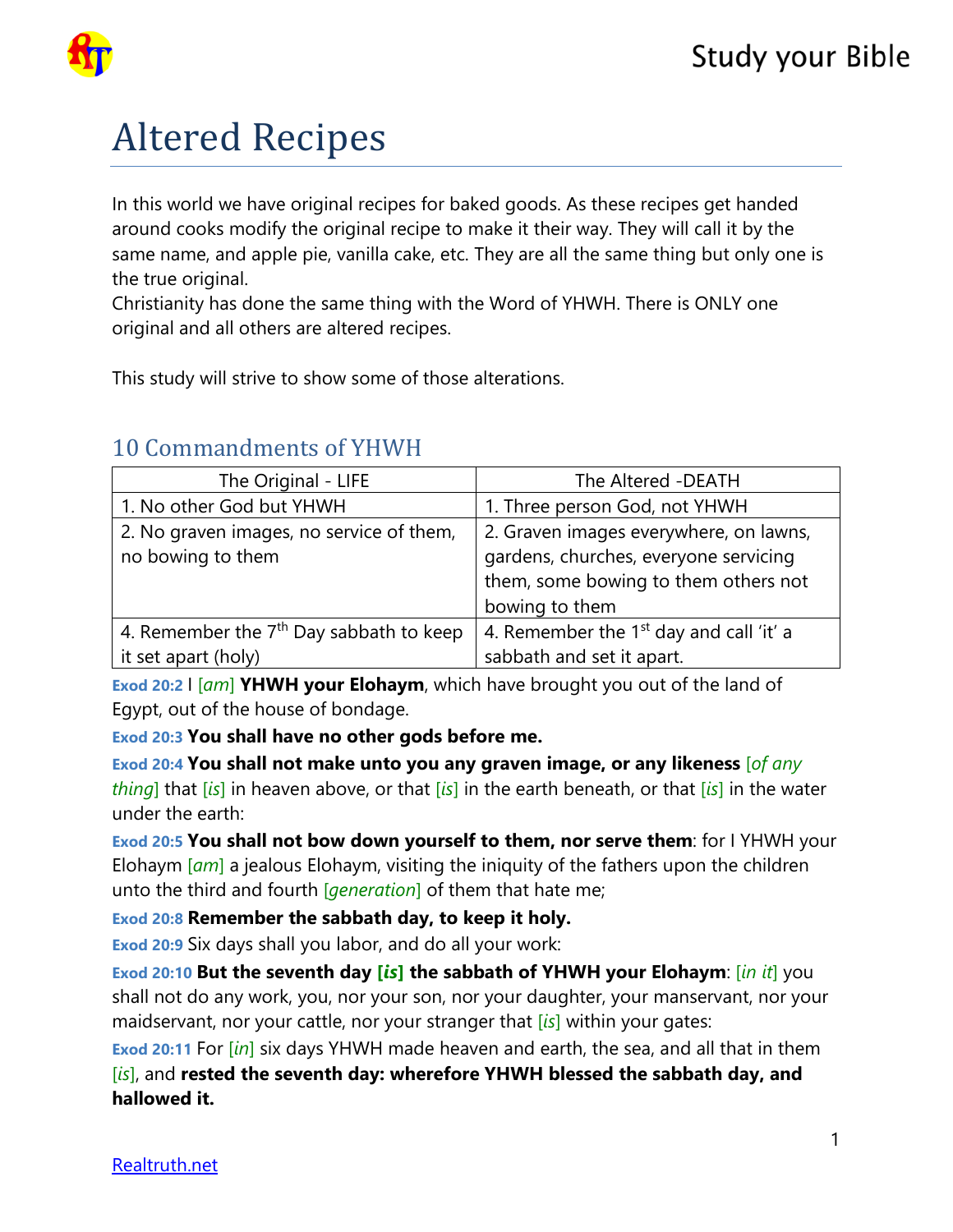Sin

| The Original - LIFE         | The Altered -DEATH                       |
|-----------------------------|------------------------------------------|
| 1. Not obeying YHWH         | 1. No one can obey so no need trying     |
| 2. Transgression of the Law | 2. Transgression of tradition and church |
|                             | doctrine and customs                     |
| 3. Sin not                  | 3. Always sinners no way to stop         |

**Gen 2:17** But of the tree of the knowledge of good and evil, **you shall not eat of it**: for in the day that you eat thereof you shall surely die.

**1John 3:4** Whosoever commits sin transgresses also the law: for **sin is the transgression of the law.**

**Rom 6:1** What shall we say then? **Shall we continue in sin**, that grace may abound? **Rom 6:2 YHWH forbid**. How shall we, that are dead to sin, live any longer therein? **Rom 6:14** For **sin shall not have dominion over you**: for you are not under the law, but under grace.

**Rom 6:15** What then? **shall we sin**, because we are not under the law, but under grace? **YHWH forbid**.

### Salivation

| The Original - LIFE                        | The Altered - DEATH                        |
|--------------------------------------------|--------------------------------------------|
| 1. Repent, turn around and never go back   | 1. Be sorry every night when you go to     |
|                                            | bed                                        |
| 2. be baptized in the name of Jesus in his | 2. Say the sinner's prayer, baptism is not |
| death and resurrection                     | really necessary                           |
| 3. Receive the Holy Spirit AFTER baptism   | 3. Get the Holy Spirit anytime             |
| 4. Obey or be cut off and lost forever     | 4. Can never lose your salvation           |

**Acts 2:38** Then Peter said unto them, **Repent,** and **be baptized** every one of you in the **name of Yahusha** the anointed for the remission of sins, and you shall **receive the gift of the Holy Spirit.**

**Rom 6:3** Know you not, that so many of us as were **baptized into Yahusha the anointed** were **baptized into his death**?

**Rom 6:4** Therefore we are **buried with him by baptism into death**: that like as the anointed was raised up from the dead by the glory of the Father, even so we also should walk in newness of life.

**Heb 6:4 For [***it is***] impossible** for those **who were once enlightened**, and have tasted of the heavenly gift, and were made partakers of the Holy Spirit,

**Heb 6:5** And have tasted the good word of YHWH, and the powers of the age to come,